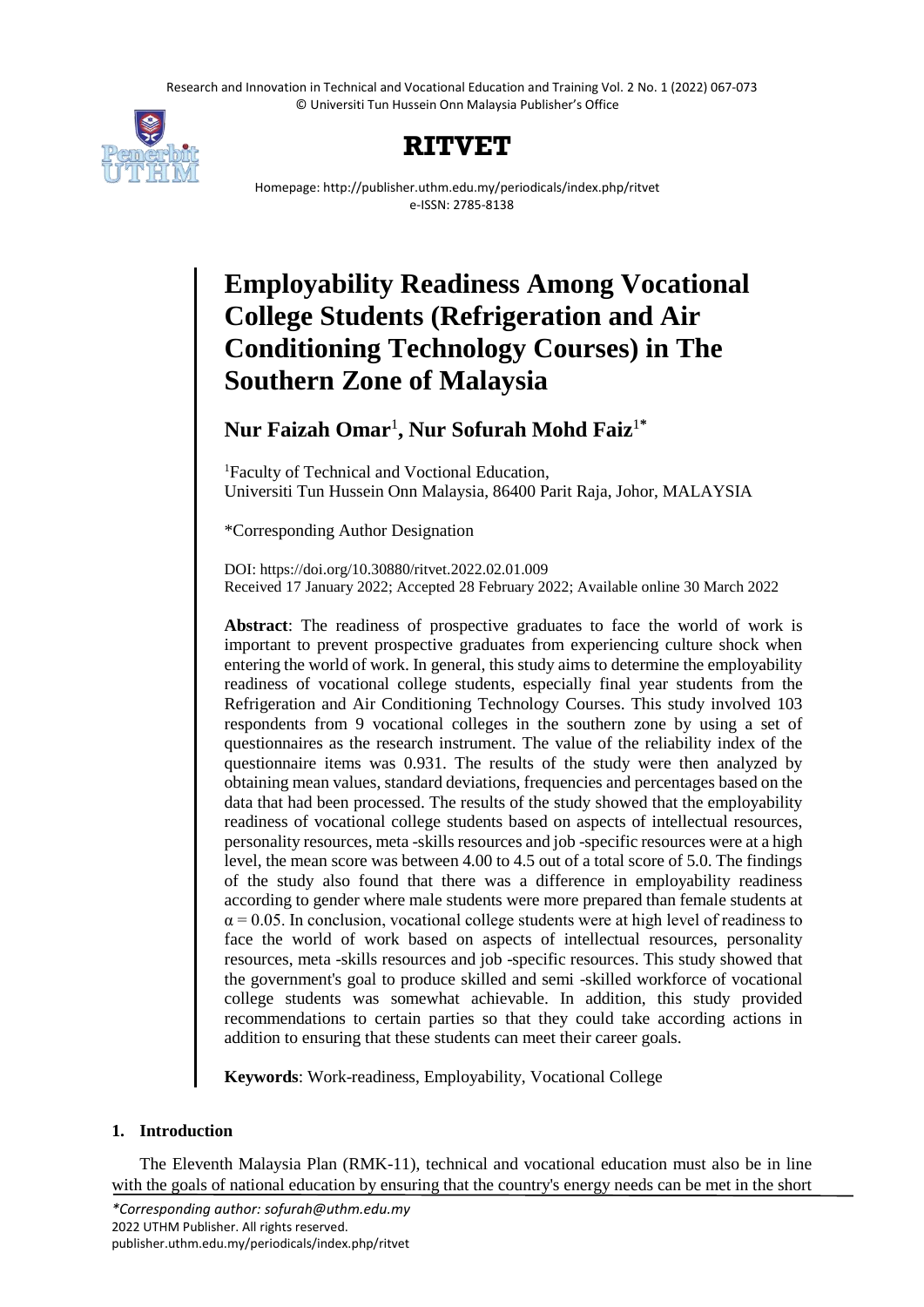or long term. The plans implemented are for Malaysia to become a respected developed country, with the manpower resources provided by TVET institutions mastering the knowledge and skills that are well suited to the needs of the industry. In this regard, TVET institutions must ensure that their products are of quality and meet the aspirations of the National Education Philosophy by producing citizens who are balanced in terms of physical, emotional, spiritual, intellectual, social and achieve balance and personal prosperity and be able to serve religion, race and country.

By bringing the status of a developing country, Malaysia needs more skilled and knowledgeable workforce in national development. According to Ibrahim and Awang (2008), in the presence of manpower. Malaysia is seen to be able to achieve and implement national development. The Economic Planning Unit (2010), argues that in order to achieve the status of a developed country, the country must first expand the marketability of students and the methods to be used in a particular skill. However, higher education is also important in achieving a skill level in the field of technical development.

Being an individual with various work skills will usually have great potential to become a pioneer in the world and often be the prey of large companies. With the ever-changing state of the national economy, all the workforce must have sufficient skills to be able to cope if the national economy needs change (Clark, 2011).

In addition to cultivating sufficient skills in graduates to be better prepared to face all the challenges in the world of work, attitude also plays a major role as a motivator for graduates to apply all the necessary readiness in themselves. Attitude refers to the way a person handles oneself while carrying out responsibilities, special functions and duties in the job (Nasir et al, 2017). This is because, a positive attitude can affect an organization's operating system and have an impact on organizational performance (Norman et al, 2017).

For the refrigeration and air conditioning technology course, this course will be able to produce skilled students and enable them to work in the refrigeration and air conditioning industry sector as technicians, supervisors and assistant engineers. Vocational and technical training has been seen as a positive approach in meeting the needs of skilled human resources.

#### 1.1 Problem Statement

Employability readiness is necessary to be emphasized by prospective graduates. This is because, even with the approval in hand it is still not considered a big ticket that can promise jobs to the graduates as most of the graduates are still lacking with skills in a job.

Suleman (2016) stated that graduates who have good skills and qualities are considered ready to enter the world of work and strive to meet the standards of workers required by the market. There are many things to ensure that students get a variety of skills such as workshop infrastructure facilities, curriculum, and when students undergo teaching and learning sessions. Learning at KV requires a lot of "hands-on" skills, but the practical facilities available at KV are limited and make learning sessions affected.

In addition, the mastery of soft skills is highly emphasized among graduates because it is an indicator of the resilience of a graduate to be accepted to work in a more dynamic job market as a result of rapid technological change (Norasmah, 2017). Graduates need to ensure that soft skills have been reinforced in themselves to enable them to be the top choice of employers in today's highly competitive labor market (Norazila et. al, 2017). Hence, soft skills also aim to strengthen the spiritual and physical aspects of graduates so that they dare to face the challenges of today's career with common sense and not easily give up (Rahazimah & Abdul Razaq, 2018).

According to V.Prikshat (2018), in addition to soft skills, students also need skill resources such as intellectual skills, personality skills, meta skills and also job -specific skills. The resources needed are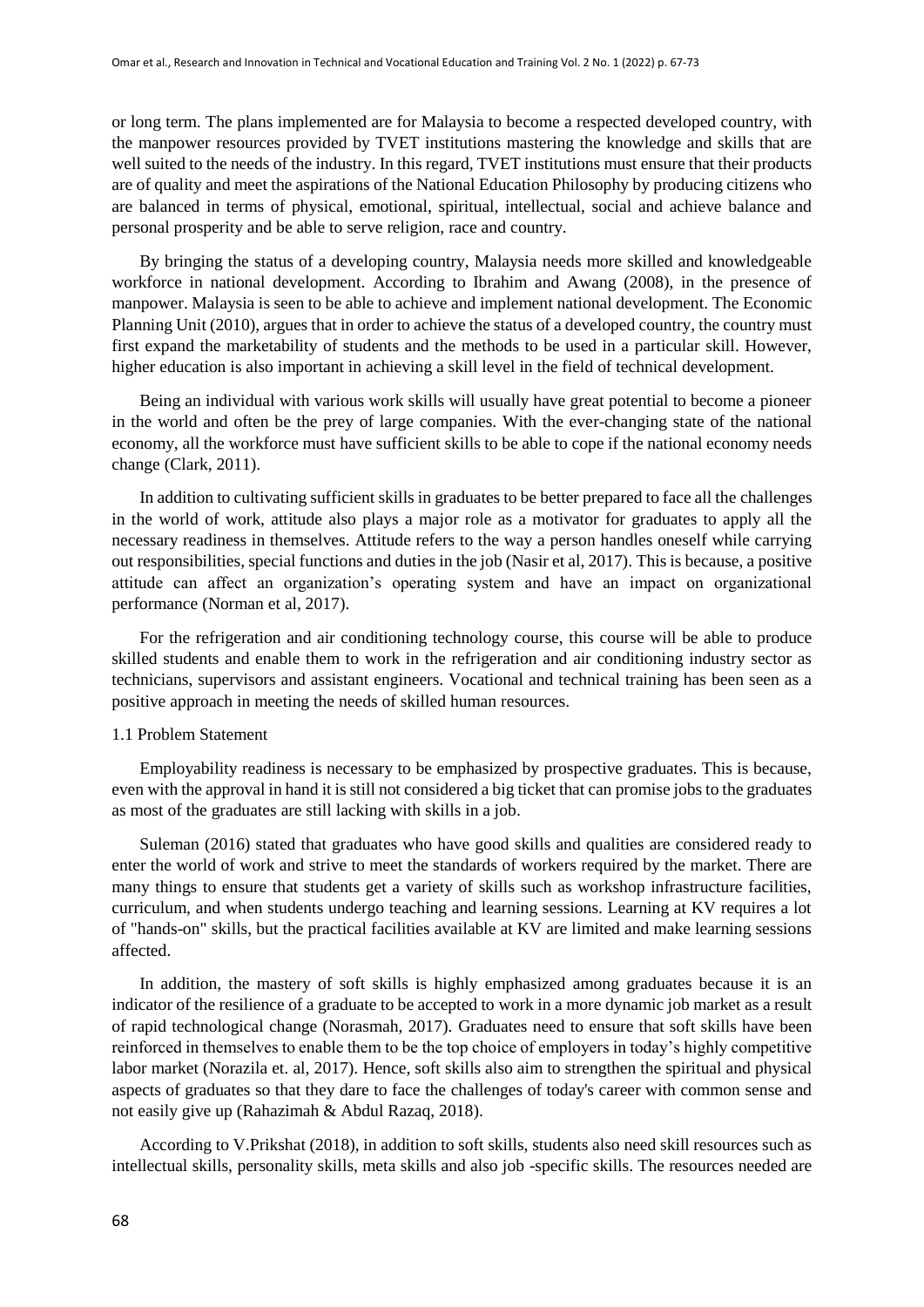because they are focused on pre-employment entry and graduates who are looking for their first fulltime job in the industry. Such skills can also cause a person to have high efficiency in a job.

Therefore, a study on the employability readiness of vocational college graduates in the Southern Zone was conducted to identify their readiness in facing employability after graduation.

#### **2. Methodology**

The aspects discussed in this chapter are study design, population and sample, study location, study instruments, pilot study, study operational framework, data collection methods, data analysis and expected results. Thus, the results and design of the study determine the objectives of the study, while the objectives of the study determine the design of the study (Chua, 2011).

#### 2.1 Research Design

The design of this study is a quantitative survey in the form of a survey. This study was conducted to identify the level of employability readiness of fourth year students in nine vocational colleges in the Southern Zone. In addition, the construction of the questionnaire also helps researchers to obtain information to identify the level of employability readiness of vocational college students in the Southern Zone. The method of implementing the questionnaire will be carried out by distributing questions through an online survey that is "Google Form". The data obtained will be collected and analyzed using normality test, descriptive statistics (mean and standard deviation) and inferential analysis T-test as well as one-way ANOVA test (one-way ANOVA). The results from the statistical questions then draw conclusions on the characteristics of the variables studied.

#### 2.2 Population and Sample

The study population consisted of final year vocational college students from Refrigeration and Air Conditioning Technology courses. Therefore, the sampling technique chosen by the researchers is purposive sampling. The determination of the required sample size was determined based on the Krejcie & Morgan (1970) sizing table. The sample was selected from nine vocational colleges in the southern zone, namely KV Port Dickson, KV Ampangan, KV Juasseh, KV Melaka Tengah, KV Batu Pahat, KV Segamat, KV Kota Tinggi, KV Muar and KV Kluang. The total sample of students in nine (9) vocational colleges in the southern zone is 103 people out of 140 people which includes Malaysian Vocational Diploma students.

#### 2.3 Research Instrument

This study is in the form of analysis and research instrumentation used is a questionnaire. The questionnaire was constructed based on the employability readiness of vocational college students covering aspects of intellectual resources, personality resources, meta -skills resources and job -specific resources. The use of questionnaires is able to collect data in detail, organized and meet the standards.

This questionnaire has been divided into five parts, namely Part A is the demographic data of the respondents who use multiple choice questions in collecting the background data of the respondents. Next, Sections B, C, D and E use a Likert scale that involves variables from the aspects of intellectual resources, personality resources, meta -skills resources and job -specific resources.

#### 2.4 Reliability

This questionnaire was first tested through a pilot study conducted by Port Dickson Vocational College students of Computer Systems and Network Technology course to determine whether the respondents could answer it easily and simply. A pilot study was also conducted on 26 students of Port Dickson Vocational College from the field of Computer Systems and Network Technology who were not involved with the pre -determined study sample.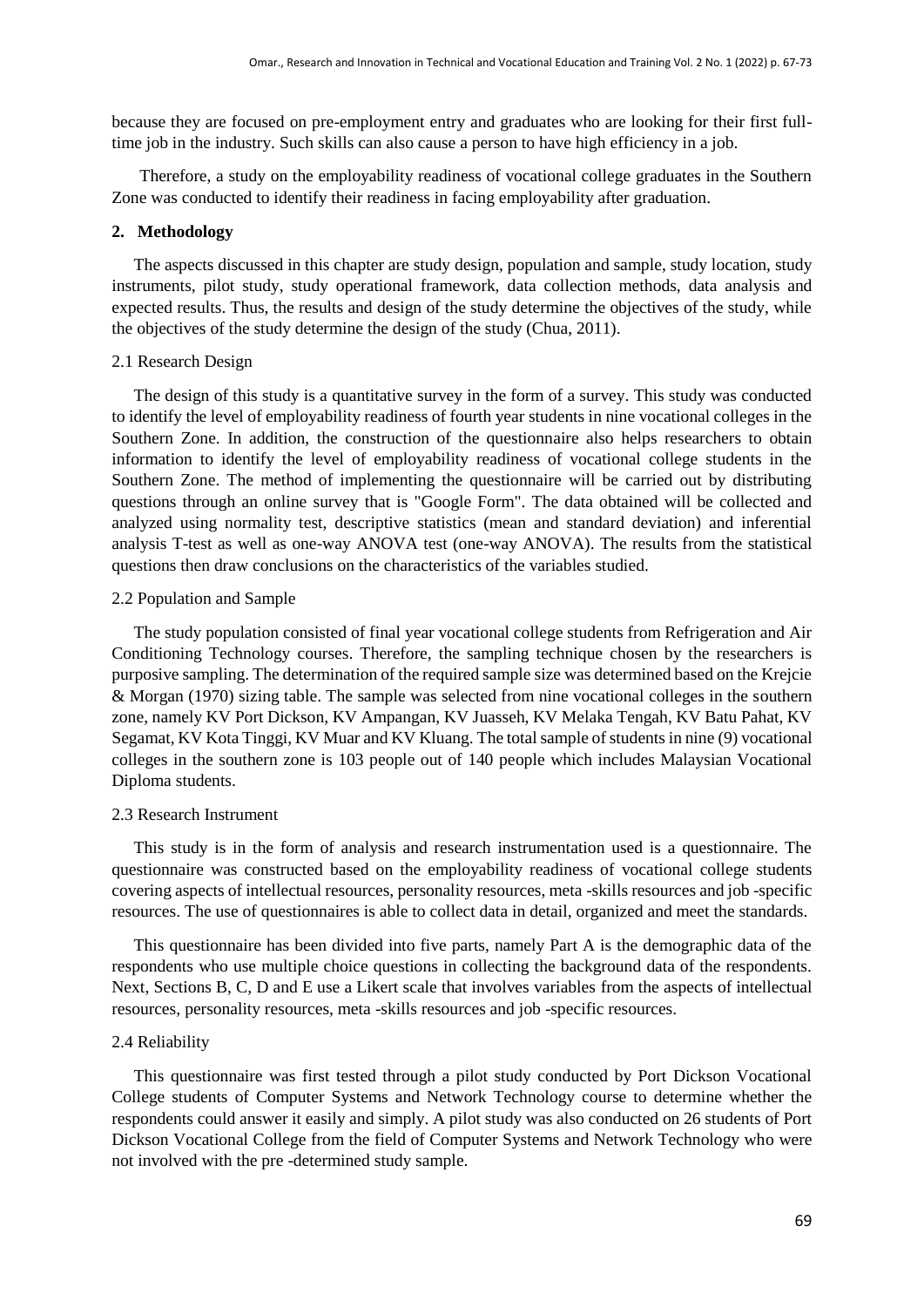This study uses the Cronbach's Alpha method in SPSS version 28.0 to measure the reliability coefficient of the data obtained. An acceptable value of the Cronbach's Alpha correlation index  $(\alpha)$  to indicate a level of reliability is at least .60. The table shows the alpha values obtained from the constructed questionnaires. The Cronbach's Alpha values shown are 0.773 on item B, 0.600 on item C, 0.789 on item D, 0.848 on item E and the overall value for all god items is 0.931. If referred back to the table above, the reliability of the questionnaire form for this study is at a high level.

| Table 1: Cronbach's Alpha Reliability Index |           |  |  |  |
|---------------------------------------------|-----------|--|--|--|
| Cronbach's alpha Value<br>Strength          |           |  |  |  |
| $.9 - 1.0$                                  | Very high |  |  |  |
| $.7 - 8$                                    | High      |  |  |  |
| $.4 - .6$                                   | Medium    |  |  |  |
| $.2 - .3$                                   | Weak      |  |  |  |
| $.0 - .1$                                   | Very weak |  |  |  |

| <b>Table 2: Reliability Test Value</b> |                        |            |  |  |
|----------------------------------------|------------------------|------------|--|--|
| Division                               | Cronbach's alpha value | Total Item |  |  |
| Intellectual Sources                   | 0.773                  |            |  |  |
| Sources of Personality                 | 0.600                  |            |  |  |
| <b>Meta Skill Resources</b>            | 0.789                  |            |  |  |
| Special Sources of Employment          | 0.848                  |            |  |  |
| Total value                            | 0.931                  | 28         |  |  |

#### **3. Results and Discussion**

Descriptive statistical analysis was conducted using SPSS software to answer the questions of this study. The findings of the analysis study conducted in the table below, score for the mean for each item is at a high level with a range between 3.68 to 5.00. The highest mean score value for section B (intellectual resources) is item B1 *"I managed to find a solution when faced with learning problems"* with a mean value score of  $(M = 4.26; SP = 0.69)$ . This shows that the majority of students have an employability readiness capable of making themselves ready for work.

| No.<br>Item    | Item                                                                                       | Mean | Std.<br>Devision |
|----------------|--------------------------------------------------------------------------------------------|------|------------------|
| B1             | I managed to find a solution when faced with learning<br>problems.                         | 4.26 | 0.69             |
| <b>B2</b>      | I can identify a problem first before making a decision.                                   | 4.07 | 0.66             |
| B <sub>3</sub> | I was able to process the information I received well.                                     | 4.03 | 0.71             |
| <b>B4</b>      | I managed to complete the practical work based on the<br>assignment given by the lecturer. | 4.14 | 0.64             |
| B <sub>5</sub> | I will make a work plan first before doing any work.                                       | 4.14 | 0.66             |
| <b>B6</b>      | I am proficient in the subject of calculations.                                            | 3.91 | 0.87             |
| B7             | I am happy to be able to complete assignments related to<br>mathematics subjects.          | 3.97 | 0.75             |

| Table 3: Mean Values and Standard Deviations for Aspects of Intellectual Resources |  |  |  |  |  |  |  |  |
|------------------------------------------------------------------------------------|--|--|--|--|--|--|--|--|
|------------------------------------------------------------------------------------|--|--|--|--|--|--|--|--|

Descriptive statistical analysis was conducted using SPSS software to answer the questions of this study. The findings of the analysis study conducted in the table below, score for the mean for each item is at a high level with a range between 3.68 to 5.00. The highest mean score value for section C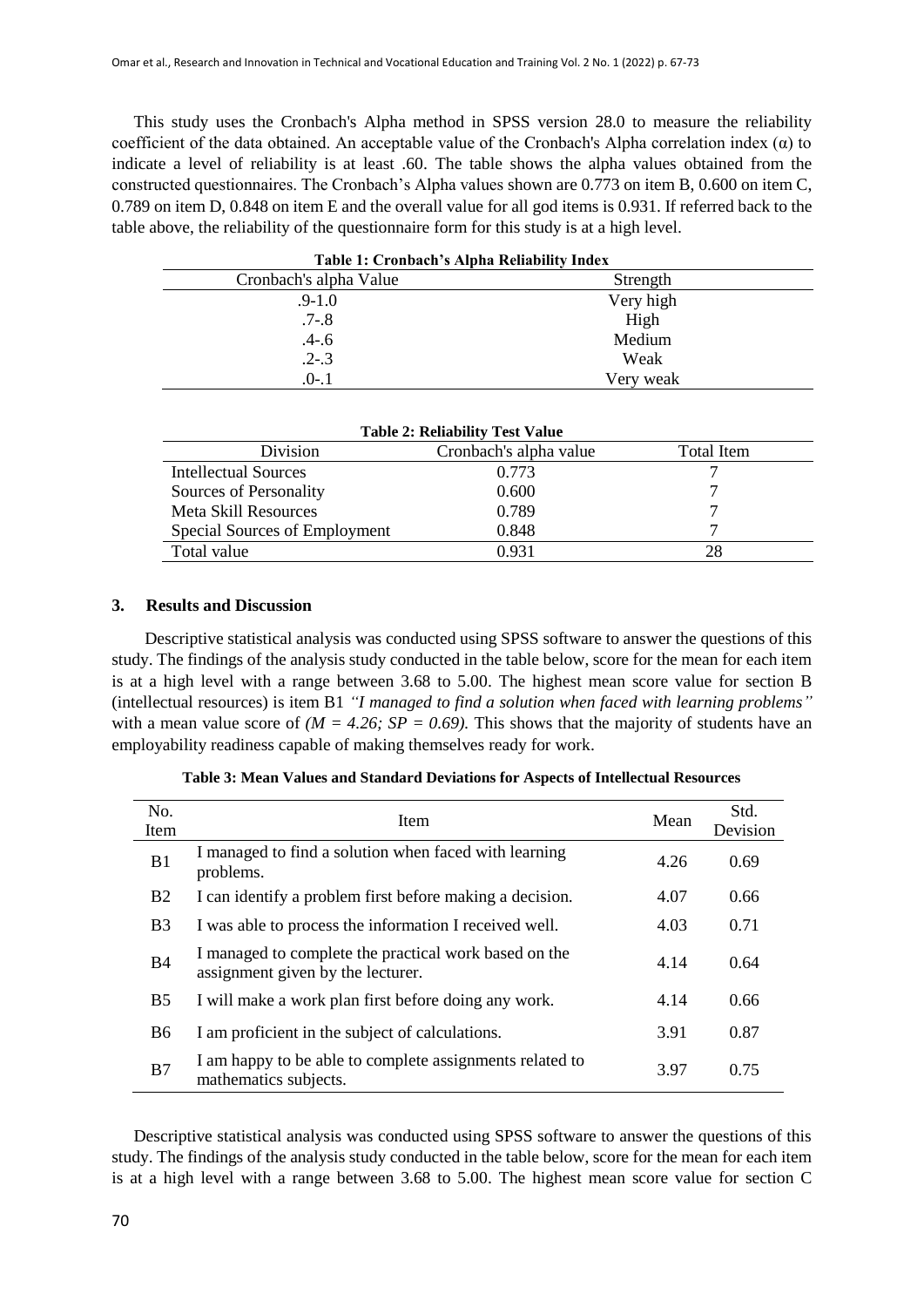(personality resources) is item C4 *"I will always think positively in performing a task"* with a mean value score of  $(M = 4.33; SP = 0.61)$ . The students have come to understand that personality resources are important things they need to have and apply in work.

| No.<br><b>Item</b> | Item                                                                             | Mean | Std.<br>Devision |
|--------------------|----------------------------------------------------------------------------------|------|------------------|
| C1                 | I always perform tasks creatively and innovatively.                              | 4.19 | 0.64             |
| C <sub>2</sub>     | I will give help to group members if they can't find a solution<br>to a problem. | 4.22 | 0.59             |
| C <sub>3</sub>     | I have high self-motivation.                                                     | 4.17 | 0.66             |
| C <sub>4</sub>     | I will always think positively in performing a task.                             | 4.33 | 0.61             |
| C <sub>5</sub>     | I always perform a task diligently.                                              | 4.25 | 0.63             |
| C <sub>6</sub>     | I am always on time in completing assignments.                                   | 4.03 | 0.69             |
| C7                 | I will always ask the lecturer about things I don't understand.                  | 4.14 | 0.70             |

**Table 4: Mean Values and Standard Deviations for Aspects of Personality Resources**

Descriptive statistical analysis was conducted using SPSS software to answer the questions of this study. The findings of the analysis study conducted in the table below, score for the mean for each item is at a high level with a range between 3.68 to 5.00. The highest mean score value for section D (meta -skills resources) is item D1 *"I am good at using computer software"* with a mean value score of *(M = 4.22; SP = 0.74).* This also shows that vocational college students are ready to face the world of work.

**Table 5: Mean Values and Standard Deviations for Aspects of Meta -skills Resources**

| No.<br>Item    | <b>Item</b>                                                         |      | Std.<br>Devision |
|----------------|---------------------------------------------------------------------|------|------------------|
| D1             | I am good at using computer software.                               | 4.22 | 0.74             |
| D <sub>2</sub> | I can interact well while doing practical work.                     | 4.18 | 0.60             |
| D <sub>3</sub> | I was comfortable communicating with people I had just met.         | 4.17 | 0.77             |
| D <sub>4</sub> | I am comfortable working in a large group.                          | 4.10 | 0.69             |
| D <sub>5</sub> | I am good at using machine technology available in the<br>workshop. | 4.16 | 0.67             |
| D <sub>6</sub> | I am not ashamed to voice my opinion.                               | 4.14 | 0.74             |
| D7             | I always give good feedback when questioned by lecturers.           | 4.06 | 0.70             |

Descriptive statistical analysis was conducted using SPSS software to answer the questions of this study. The findings of the analysis study conducted in the table below, score for the mean for each item is at a high level with a range between 3.68 to 5.00. The highest mean score value for section E (job specific resources.) is item E1 *"I like learning about business"* with a mean value score of  $(M = 4.20)$ ;  $SP = 0.74$ ). This also shows that vocational college students are ready to face the world of work.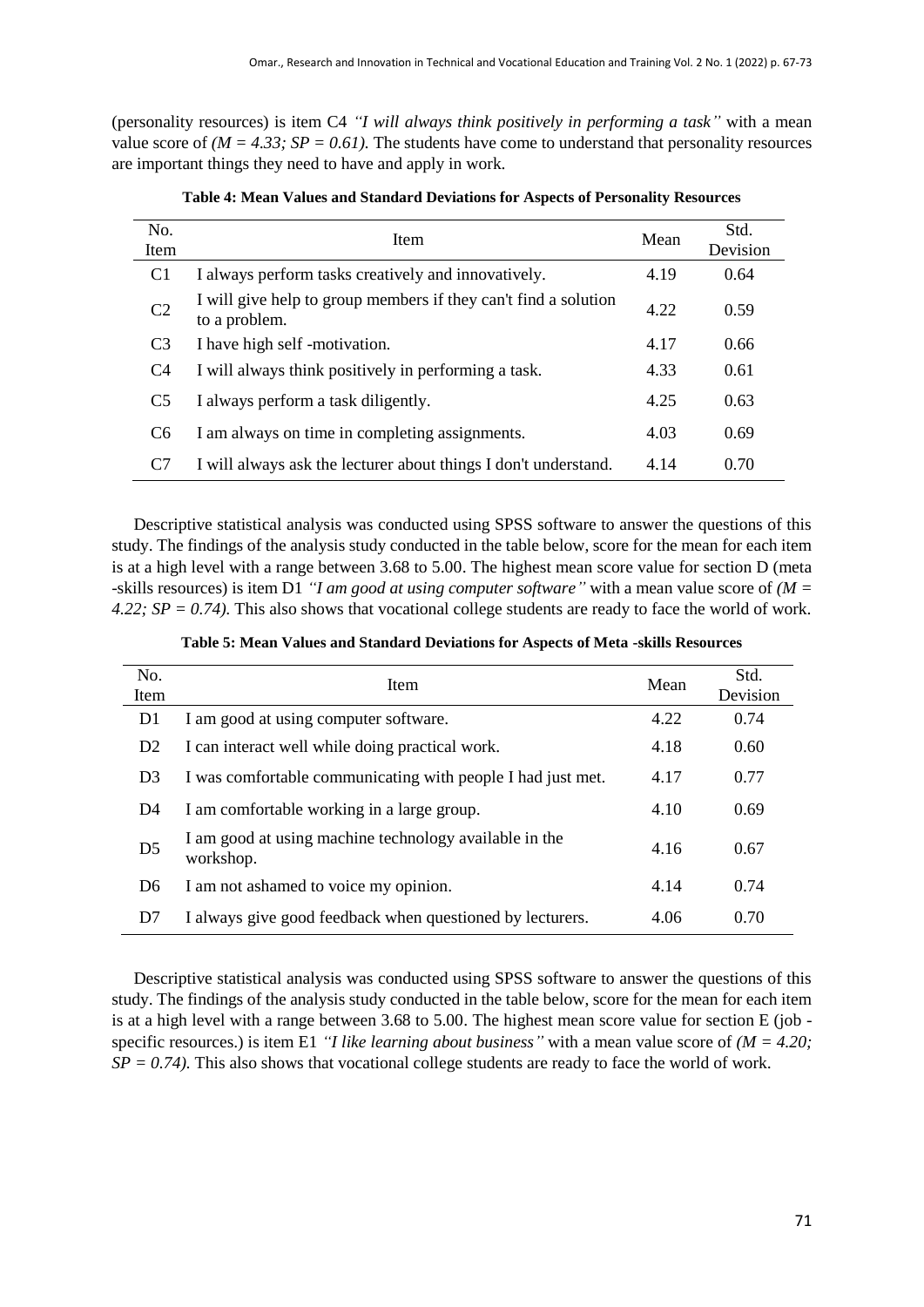| No.  | <b>Item</b>                                                                  |      | Std.     |
|------|------------------------------------------------------------------------------|------|----------|
| Item |                                                                              |      | Devision |
| E1   | I like learning about business.                                              | 4.20 | 0.74     |
| E2   | I am always serious in performing tasks.                                     | 4.19 | 0.50     |
| E3   | I know the organization in my workshop.                                      | 4.13 | 0.64     |
| E4   | I know what a vision and mission mean.                                       | 4.09 | 0.69     |
| E5   | I have knowledge of business budgets.                                        | 4.20 | 0.67     |
| E6   | I have experience managing a group.                                          | 4.06 | 0.80     |
| E7   | I would be happy if business subjects were taught in vocational<br>colleges. | 4.16 | 0.72     |

**Table 6: Mean Values and Standard Deviations for Aspects of Job -specific Resources.**

#### 3.1 Discussions

Overall, it can be concluded that the four questions show that aspects of intellectual resources, personality resources, meta-skills resources and job-specific resources are at a high level. This proves that vocational college students in the southern zone have a high readiness for employment and are ready to enter the world of work based on these four aspects. Intelligence resources world of work, each individual must work hard to stand out from other individuals such as basic skills and cognitive skills while working because with such skills can further improve the quality and quality of an individual to continue advanced in the world of work and be able to compete in a healthy way. Most new employees who enter the industry fail for reasons related to personality skills and are slow to solve problems. Sources of meta skills, with the growing meta skills, the knowledge of the industrial environment will require graduates to always be at the forefront of the 'technology innovation curve' (Collet et al., 2015). Finally, job -specific resource skills are an important dimension based on the fact that graduates must possess the minimum skills required to perform a particular role (Bhaerman and Spill 1988, cited in Finch et al, 2016).

#### **4. Conclusion**

Based on the findings of this study, it can be concluded that the employability readiness of vocational college students in the southern zone is at a high level. High readiness in a field can determine the quality of a student. Student take drastic steps to have the aspects that the industry needs today. In addition, students also take the initiative to further improve their knowledge by doing practical work or asking lecturers and experienced people. Vocational colleges establish good relations with the industry, especially when students undergo industrial training which is the initial exposure to students in the field of employment, this good relationship can facilitate the marketability of vocational college students in the future. At the same time, each vocational college involved should be wise to further enhance the existing employability readiness in students in line with current technological advances.

#### **Acknowledgement**

The author would like to express appreciation to the Faculty of Technical and Vocational Education, Universiti Tun Hussein Onn Malaysia.

#### **References**

Bhaerman, R. and Spill, R. (1988), 'A dialogue on employability skills: How can they be taught?', Journal of Career Development, Vol. 15 No.1, pp. 41-52.